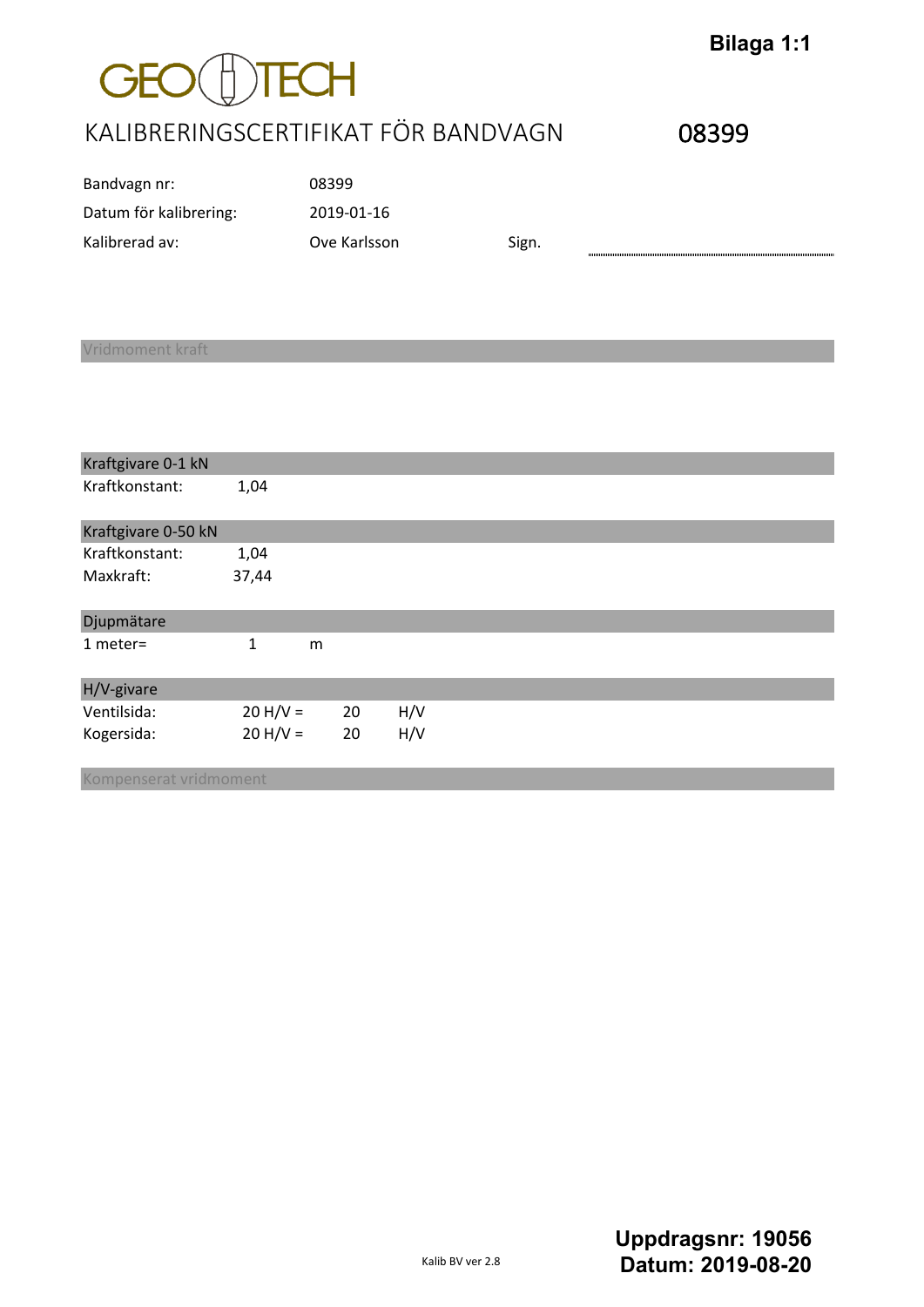

# **DECLARATION OF CONFORMITY & CALIBRATION SHEET**

| Type:                       | GT-40 | Name:                     | <b>Multipurpose Gamma Analyzer</b> |
|-----------------------------|-------|---------------------------|------------------------------------|
| Model:                      | GT-40 | <b>Calibration Date:</b>  | Nov 16, 2018                       |
| Serial number:              | 0056  | <b>Calibration Cycle:</b> | 2 Years                            |
| Year of manufacturing: 2017 |       | Due Date:                 | Nov 15, 2020                       |

| <b>Received condition:</b>       | Within tolerance            | $\boxtimes$ | Not within tolerance | New product |     |
|----------------------------------|-----------------------------|-------------|----------------------|-------------|-----|
| <b>Action taken:</b>             | None taken                  |             | Adjusted             | Repaired    |     |
| <b>Completed condition:</b>      | Full calibration            | $\times$    | Limited use          | Custom      |     |
| <b>Environmental conditions:</b> | Local background: 120 nSv/h |             | Temperature: 22 °C   | Humidity:   | N/A |
| <b>Remarks:</b>                  |                             |             |                      |             |     |

### **Standards to which Conformity is declared:**

| CE Conformity                                   | EU Directive 204/108/EC-EMC, IEC 1017-1, IEC 1017-2, IEC1000-4-2,<br>IEC 60846:2002, EN 50082-2, EN 55011, EN 55022, EN 61000-3-2(-3),<br>EN 61000-4-2(-11)                                      |
|-------------------------------------------------|--------------------------------------------------------------------------------------------------------------------------------------------------------------------------------------------------|
| <b>Other Directives and</b><br><b>Standards</b> | Applicable in the Czech Republic, Act No. 22/1997, Act No. 505/1990, Gov. Order<br>169/1997, Decree of the Czech Labour Safety Board No. 48/1982, Decree of Nuclear<br>Safety Board No. 184/1997 |

**We, the undersigned, hereby declare that the equipment specified above conforms to the above Directives and Standards, and was calibrated conform to the "GT-40 Sub-assemblies and System test procedure" PP\_VY\_10, Rev.3, using calibration PADs certified by Geological Survey of Sweden.**

| System Final Test     |     |               |             |                    |                |  |                |  |
|-----------------------|-----|---------------|-------------|--------------------|----------------|--|----------------|--|
| Sensitivity Test Jig: | N/A | Cs-137<br>N/A |             | <b>BG</b> 287 cps  |                |  |                |  |
| Search Mode Test:     |     | Audio: OK     | Display: OK | <b>Backlit: OK</b> | <b>USB: OK</b> |  | <b>GPS: OK</b> |  |